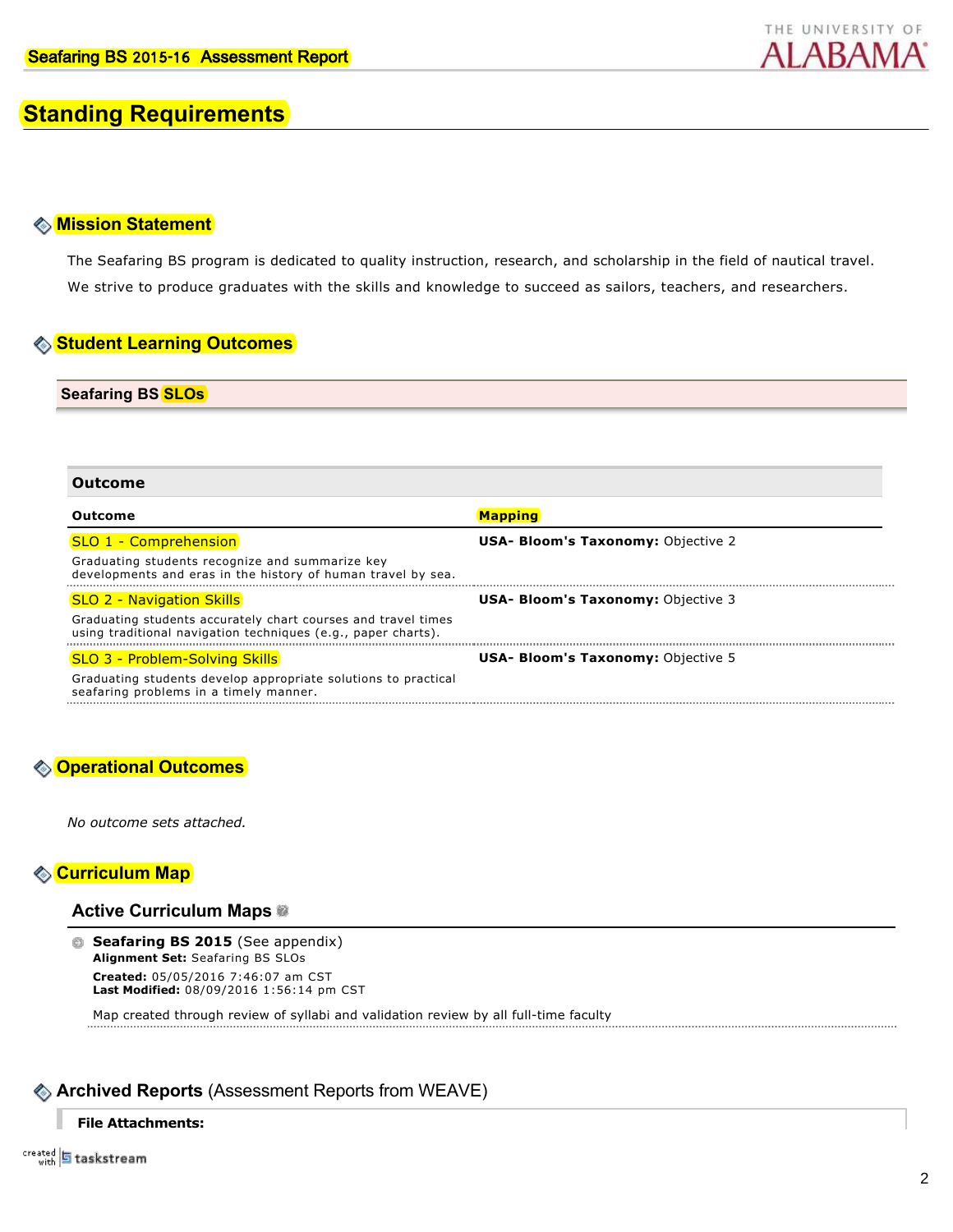|                                             | <b>Outcome</b>                                                                                                                                     |                                                                                                                                                                       |                                                                                                                                            |  |
|---------------------------------------------|----------------------------------------------------------------------------------------------------------------------------------------------------|-----------------------------------------------------------------------------------------------------------------------------------------------------------------------|--------------------------------------------------------------------------------------------------------------------------------------------|--|
|                                             | <b>SLO 1 - Comprehension</b><br>Graduating students recognize and summarize key<br>developments and eras in the history of human travel<br>by sea. | <b>SLO 2 - Navigation Skills</b><br>Graduating students accurately chart courses and<br>travel times using traditional navigation techniques<br>(e.g., paper charts). | SLO 3 - Problem-Solving Skills<br>Graduating students develop appropriate solutions<br>to practical seafaring problems in a timely manner. |  |
| <b>Core Courses and Learning Activities</b> |                                                                                                                                                    |                                                                                                                                                                       |                                                                                                                                            |  |
| <b>SEA 101</b><br>Introduction to Seafaring | $\mathbf{I}$                                                                                                                                       | $\mathbf{I}$                                                                                                                                                          |                                                                                                                                            |  |
| <b>SEA 102</b><br>History of Seafaring      | R                                                                                                                                                  |                                                                                                                                                                       | $\mathbf{I}$                                                                                                                               |  |
| <b>SEA 201</b><br>Vessels I                 | $\mathbf R$                                                                                                                                        | $\mathbf{R}$                                                                                                                                                          |                                                                                                                                            |  |
| <b>SEA 202</b><br>Vessels II                | $\mathbf{R}$                                                                                                                                       |                                                                                                                                                                       |                                                                                                                                            |  |
| <b>SEA 312</b><br>Navigation                |                                                                                                                                                    | M                                                                                                                                                                     | $\mathbf R$                                                                                                                                |  |
| <b>SEA 330</b><br>Applied Seafaring I       | M                                                                                                                                                  |                                                                                                                                                                       | R                                                                                                                                          |  |
| <b>SEA 331</b><br>Applied Seafaring II      | $M+A$                                                                                                                                              |                                                                                                                                                                       | $M+A$                                                                                                                                      |  |
| <b>SEA 490</b><br>Senior Internship         |                                                                                                                                                    |                                                                                                                                                                       |                                                                                                                                            |  |
| <b>Electives</b>                            |                                                                                                                                                    |                                                                                                                                                                       |                                                                                                                                            |  |
| <b>SEA 381</b><br>Pirates: Fact and Fiction | R.                                                                                                                                                 |                                                                                                                                                                       |                                                                                                                                            |  |
| <b>SEA 451</b><br>Seafaring in Literature   | $\mathbf R$                                                                                                                                        |                                                                                                                                                                       |                                                                                                                                            |  |
| <b>SEA 453</b><br>Sailing Practicum         |                                                                                                                                                    | $\mathbf{R}$                                                                                                                                                          | $\mathbf{R}$                                                                                                                               |  |
| Introduced<br>Legend:                       | Reinforced<br>$\mathbf R$<br>Mastered<br>M                                                                                                         | Mastered + Assessment Point<br>$M+A$                                                                                                                                  | Assessment Point<br>A                                                                                                                      |  |

**Last Modified:** 08/09/2016 01:56:14 PM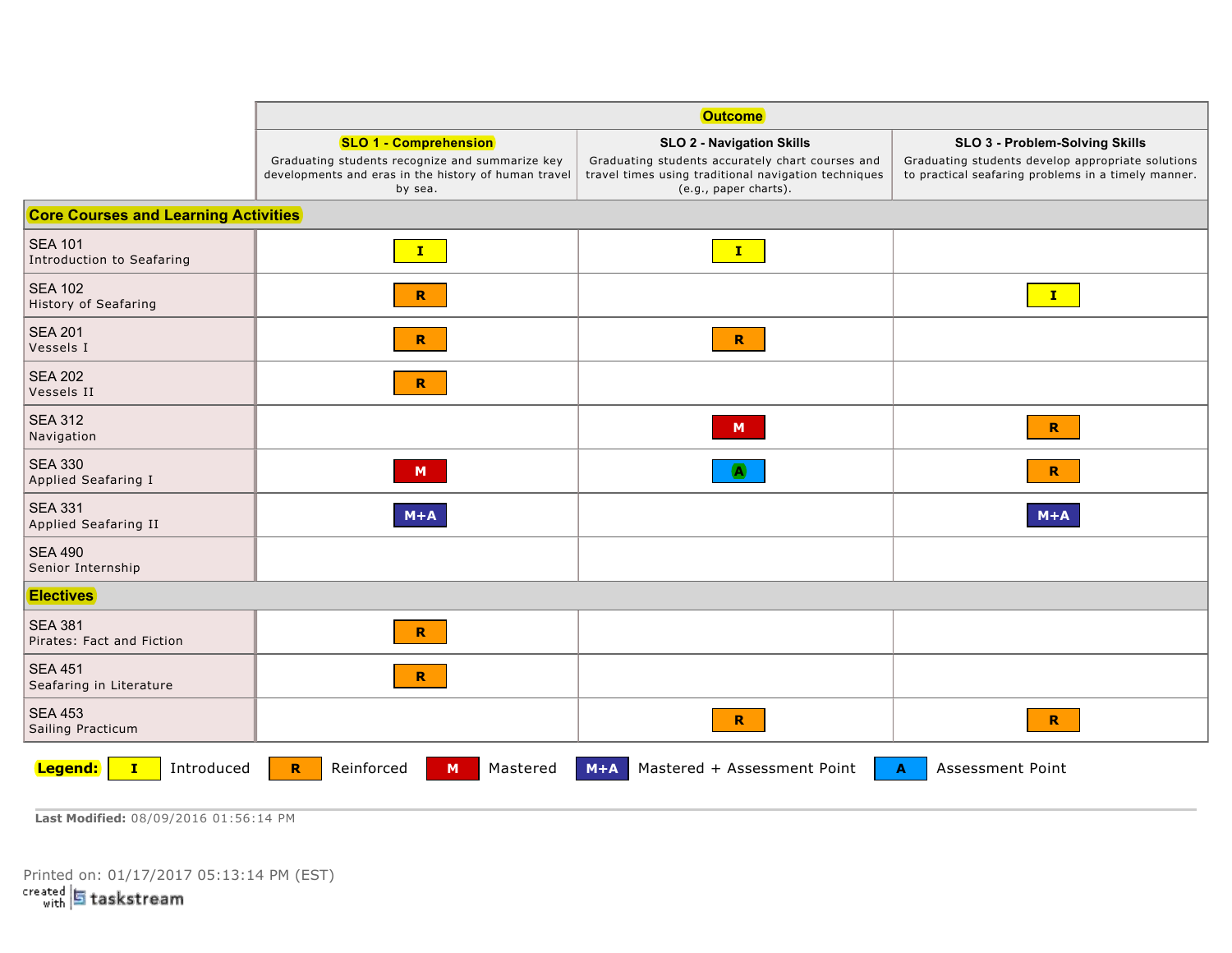

# **2015-2016 Assessment Cycle**

# **Assessment Plan**

# **Mission Statement**

The Seafaring BS program is dedicated to quality instruction, research, and scholarship in the field of nautical travel. We strive to produce graduates with the skills and knowledge to succeed as sailors, teachers, and researchers.

### **Measures**

# **Seafaring BS SLOs**

**Outcome**

## **SLO 1 Comprehension**

Graduating students recognize and summarize key developments and eras in the history of human travel by sea.

**Measure:** SEA 331 Essay Direct - Student Artifact

**Details/Description (what, when, where, how):** In SEA 331, students are required to submit a research paper of 8-10 pages on a particular development of significance in the history of sea travel. The development should be explained in detail, with references to evidence/sources, and placed in historical context. All papers from SEA majors are archived each semester. Every other year, a sample of papers (at least 25) is rated by the program's assessment committee, who receive training on the faculty-developed rubric (adapted from VALUE rubric, attached) as well as anchor papers. A random, representative subset of papers are rated by multiple reviewers so that inter-rater agreement can be gauged.

**Expectation of Achievement:** 90% of samples will receive an average rating of 3 ("competent") or  $4$  ("excellent") on the analytic 4-point rubric.

**Schedule for Data Collection/Evaluation (e.g., every 2 years):** Samples are gathered each time SEA 331 is offered. Ratings are done every other year (summer 2015, summer 2017, ...).

**Key Personnel (e.g., for collecting or rating data):** Instructors teaching SEA 331 submit deidentified samples in an electronic format (every semester). The assessment coordinator collects the samples over time and organizes the biennial rating sessions for the assessment committee, which typically consists of 2-3 faculty members.

#### **Supporting Attachments:**

**Paraged Program Rubric for SEA 331 Essays (Adobe Acrobat Document)** Adapted from AAC&U VALUE rubric for written communication

## **SLO 2 Navigation Skills**

Graduating students accurately chart courses and travel times using traditional navigation techniques (e.g., paper charts).

**Measure:** SEA 312 Navigation Exercise Direct - Student Artifact 

**Details/Description (what, when, where, how):** As part of the SEA 312 final project, students must independently complete a navigation exercise (attached) based on paper charts and limited information. Assessment data is gathered in conjunction with grading, as the responses are objectively scored based on (1) accuracy of charted course (10 possible points), and (2) accuracy of estimated travel time given conditions (5 possible points). Faculty developed the scoring criteria and guidelines in 2014.

**Expectation of Achievement:** 90% of responses will receive at least 80% of points on each criterion (charted course: 8/10; time estimate: 4/5).

**Schedule for Data Collection/Evaluation (e.g., every 2 years):** All data from SEA majors is submitted and reviewed annually.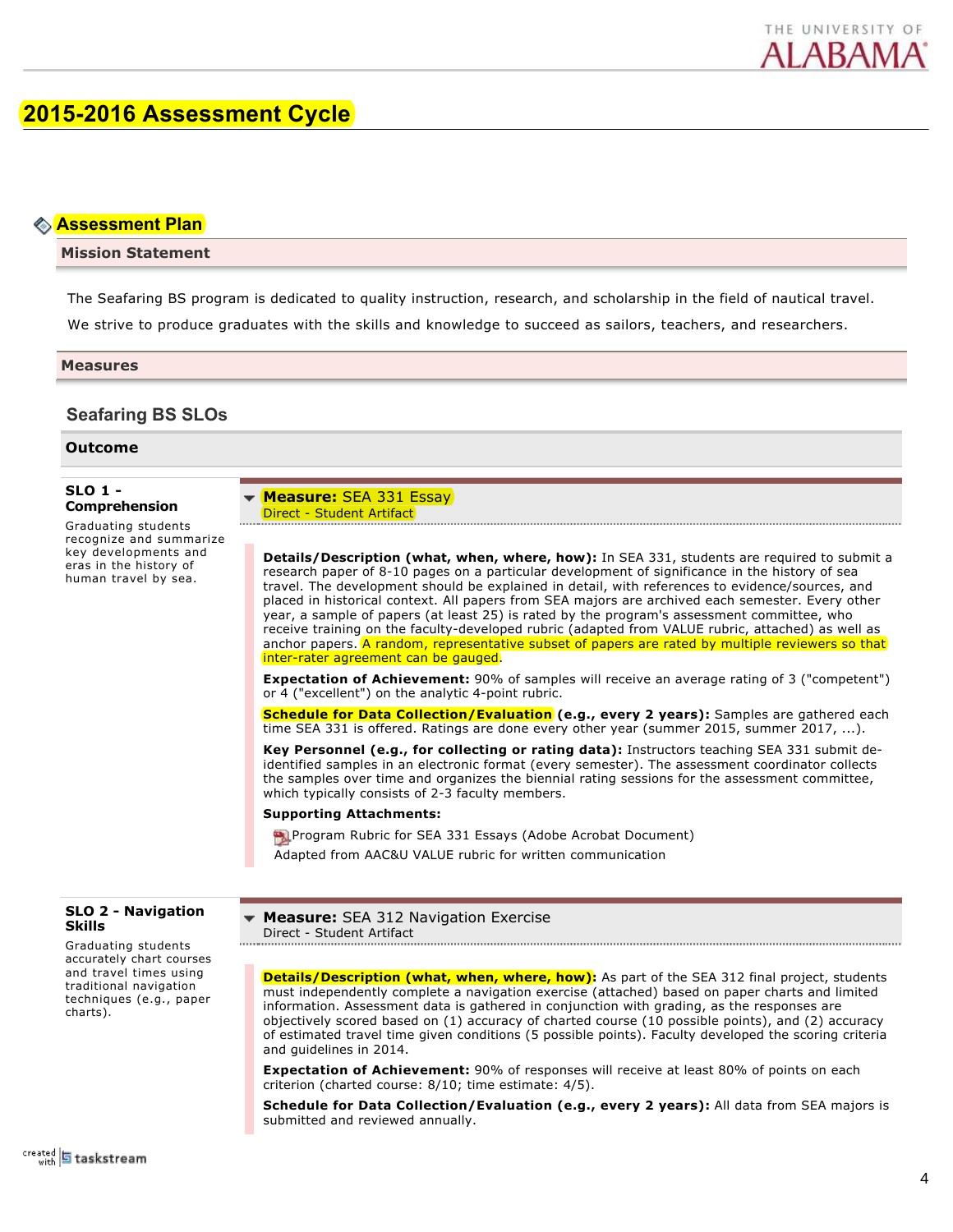

**Key Personnel (e.g., for collecting or rating data):** Instructors teaching SEA 312 submit responses and scores from the navigation exercise at the end of the semester. The assessment committee reviews and summarizes results and error patterns each summer.

## **Supporting Attachments:**

**[i] SEA 312 Navigation Exercise (Word Document (Open XML))** navigation exercise and scoring guidelines

## **SLO 3 Problem-Solving Skills**

Graduating students develop appropriate solutions to practical seafaring problems in a timely manner.

**Measure:** SEA 331 Midterm Question (Free Response) Direct - Exam 

**Details/Description (what, when, where, how):** As part of the timed SEA 331 midterm, students must explain in detail (1-2 pages) what actions they would take in a specified danger-atsea scenario. The scenario is changed every year to minimize exposure effects. Responses from all SEA majors are archived each semester. Every other year, a random, representative sample of responses (at least 25) are rated by the program's assessment committee, who receive training on the associated assessment rubric (adapted from VALUE rubric, attached). A subset of responses receives ratings from multiple reviewers so that inter-rater agreement can be gauged.

**Expectation of Achievement:** 90% of evaluated responses receive an average rating of 3 ("competent") or 4 ("excellent") on the analytic 4-point rubric.

**Schedule for Data Collection/Evaluation (e.g., every 2 years):** Samples are gathered each time SEA 331 is offered. Ratings are done every other year (summer 2016, summer 2018, ...).

**Key Personnel (e.g., for collecting or rating data):** Instructors teaching SEA 331 submit de-identified responses (every semester). The assessment coordinator collects the samples over time and organizes the biennial rating sessions for the assessment committee, which typically consists of 2-3 faculty members.

## **Supporting Attachments:**

**Party Program Rubric for Problem Solving (Adobe Acrobat Document)** 

Adapted from AAC&U VALUE rubric for problem solving

### **Measure: University Graduation Survey** Indirect - Survey

**Details/Description (what, when, where, how):** The University administers an exit survey to all graduating seniors. OIRA disaggregates and shares the results by major. Question 17 asks students to rate their problem-solving skills on a 5-point scale ranging from Very Weak (1) to Very Strong (5).

**Expectation of Achievement:** 90% of students will rate their problem-solving skills as Strong or Very Strong.

**Schedule for Data Collection/Evaluation (e.g., every 2 years):** Results are disseminated and reviewed by program faculty annually (early Fall).

**Key Personnel (e.g., for collecting or rating data):** The assessment coordinator shares results with faculty at the Fall program assessment meeting.

# **Assessment Findings**

**Finding per Measure**

# **Seafaring BS SLOs**

#### **Outcome**

**SLO 1 Comprehension**

**Measure:** SEA 331 Essay Direct - Student Artifact

Graduating students recognize and summarize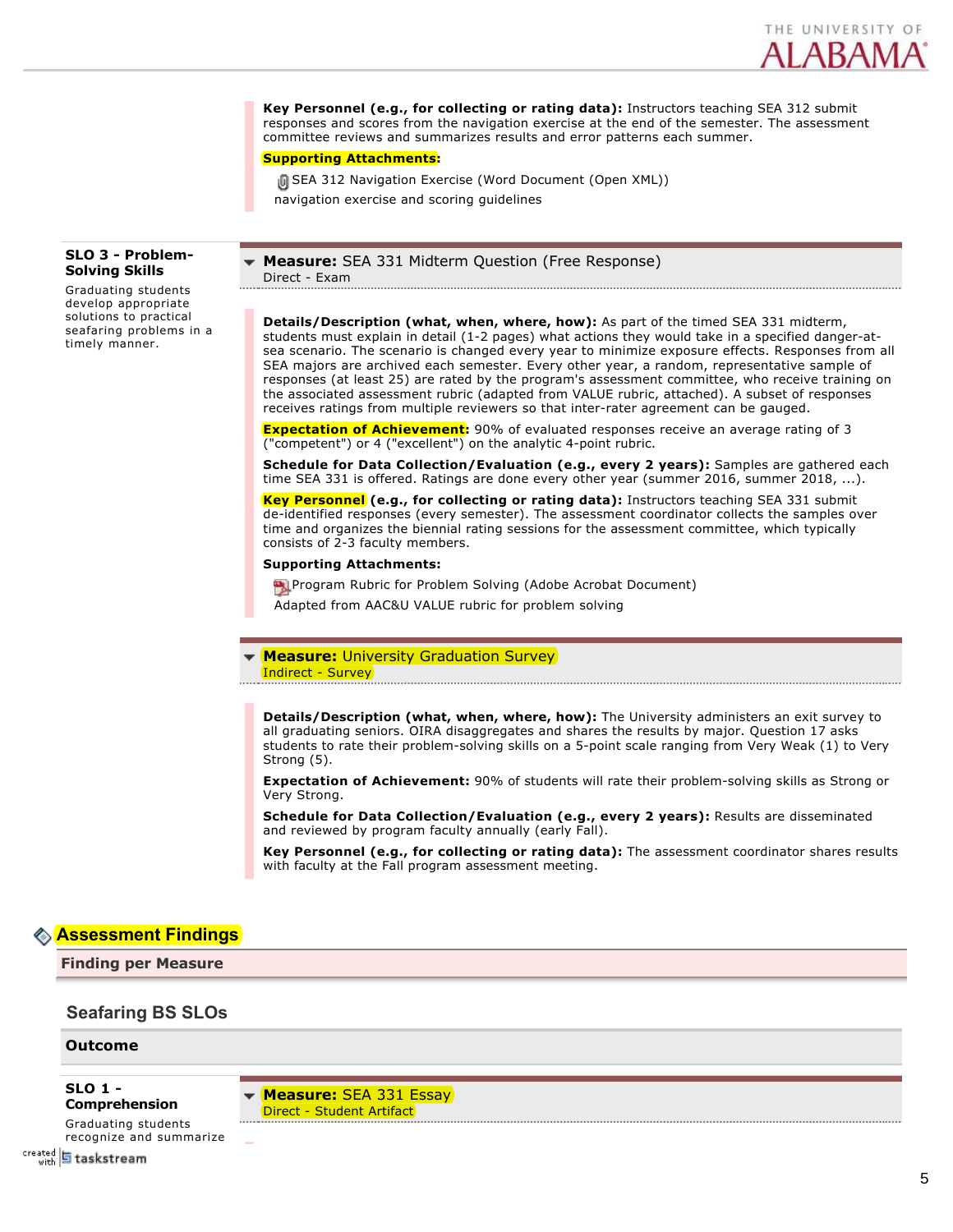

key developments and eras in the history of human travel by sea.

**Details/Description (what, when, where, how):** In SEA 331, students are required to submit a research paper of 810 pages on a particular development of significance in the history of sea travel. The development should be explained in detail, with references to evidence/sources, and placed in historical context. All papers from SEA majors are archived each semester. Every other year, a sample of papers (at least 25) is rated by the program's assessment committee, who receive training on the faculty-developed rubric (adapted from VALUE rubric, attached) as well as anchor papers. A random, representative subset of papers are rated by multiple reviewers so that inter-rater agreement can be gauged.

**Expectation of Achievement:** 90% of samples will receive an average rating of 3 ("competent") or 4 ("excellent") on the analytic 4-point rubric.

**Schedule for Data Collection/Evaluation (e.g., every 2 years):** Samples are gathered each time SEA 331 is offered. Ratings are done every other year (summer 2015, summer 2017, ...).

**Key Personnel (e.g., for collecting or rating data):** Instructors teaching SEA 331 submit deidentified samples in an electronic format (every semester). The assessment coordinator collects the samples over time and organizes the biennial rating sessions for the assessment committee, which typically consists of 2-3 faculty members.

#### **Supporting Attachments:**

Program Rubric for SEA 331 Essays (Adobe Acrobat Document) Adapted from AAC&U VALUE rubric for written communication

**Findings** for SEA 331 Essay

**Summary of Findings:** Not assessed in 2015-16. Work samples are evaluated in odd-numbered years. In Summer 2017, the assessment committee will convene to evaluate samples using the program rubric developed for that purpose.

**Analysis/Interpretation of Findings:**

**Impact of Previous Actions on Results:**

# **SLO 2 Navigation Skills**

Graduating students accurately chart courses and travel times using traditional navigation techniques (e.g., paper charts).

**Measure:** SEA 312 Navigation Exercise Direct - Student Artifact

**Details/Description (what, when, where, how):** As part of the SEA 312 final project, students must independently complete a navigation exercise (attached) based on paper charts and limited information. Assessment data is gathered in conjunction with grading, as the responses are objectively scored based on (1) accuracy of charted course (10 possible points), and (2) accuracy of estimated travel time given conditions (5 possible points). Faculty developed the scoring criteria and guidelines in 2014.

**Expectation of Achievement:** 90% of responses will receive at least 80% of points on each criterion (charted course: 8/10; time estimate: 4/5).

**Schedule for Data Collection/Evaluation (e.g., every 2 years):** All data from SEA majors is submitted and reviewed annually.

**Key Personnel (e.g., for collecting or rating data):** Instructors teaching SEA 312 submit responses and scores from the navigation exercise at the end of the semester. The assessment committee reviews and summarizes results and error patterns each summer.

#### **Supporting Attachments:**

**J** SEA 312 Navigation Exercise (Word Document (Open XML))

navigation exercise and scoring guidelines

**Findings** for SEA 312 Navigation Exercise

**Summary of Findings:** 20 students submitted the 312 project this year (Fall and Spring sections combined). 90% (18) met expectations on Q1 (charted course), which indicated good levels of competency. Only 75% met expectations on Q2 (travel time estimate), warranting further investigation.

**Analysis/Interpretation of Findings:** All work samples were reviewed and analyzed for error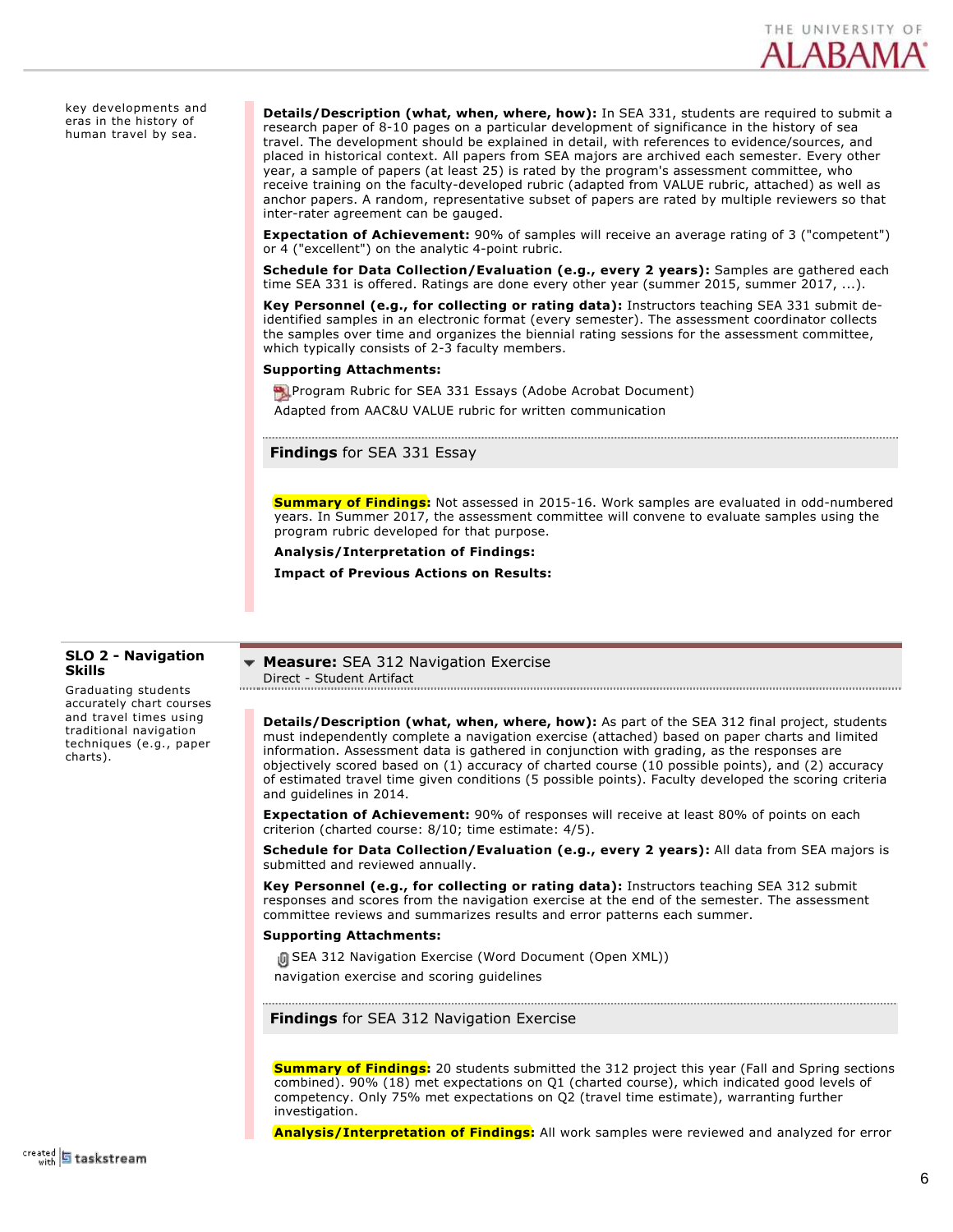

patterns. Two students received fewer than 8 points out of 10 on Q1 (6, 7); one neglected to account for tides, and the other charted an unnecessarily roundabout and safe route. Q2 was of more concern. Although there were no markedly poor responses, 5 students received only 3 of 5 points. In each case, travel estimates were too low because either the wind or the tides were not taken into account.

#### **Impact of Previous Actions on Results:**

#### **Substantiating Evidence:**

201516 Navigation Data from SEA 312 Project (Excel Workbook (Open XML))

## **These Findings are associated with the following Actions:**

**Estimating travel time**

(Action Plan; 2015-2016 Assessment Cycle)

# **SLO 3 Problem-Solving Skills**

Graduating students develop appropriate solutions to practical seafaring problems in a timely manner.

#### **Measure:** SEA 331 Midterm Question (Free Response) Direct - Exam

**Details/Description (what, when, where, how):** As part of the timed SEA 331 midterm, students must explain in detail (1-2 pages) what actions they would take in a specified danger-atsea scenario. The scenario is changed every year to minimize exposure effects. Responses from all SEA majors are archived each semester. Every other year, a random, representative sample of responses (at least 25) are rated by the program's assessment committee, who receive training on the associated assessment rubric (adapted from VALUE rubric, attached). A subset of responses receives ratings from multiple reviewers so that inter-rater agreement can be gauged.

**Expectation of Achievement:** 90% of evaluated responses receive an average rating of 3 ("competent") or 4 ("excellent") on the analytic 4-point rubric.

**Schedule for Data Collection/Evaluation (e.g., every 2 years):** Samples are gathered each time SEA 331 is offered. Ratings are done every other year (summer 2016, summer 2018, ...).

**Key Personnel (e.g., for collecting or rating data):** Instructors teaching SEA 331 submit de-identified responses (every semester). The assessment coordinator collects the samples over time and organizes the biennial rating sessions for the assessment committee, which typically consists of 2-3 faculty members.

#### **Supporting Attachments:**

**PR** Program Rubric for Problem Solving (Adobe Acrobat Document) Adapted from AAC&U VALUE rubric for problem solving

**Findings** for SEA 331 Midterm Question (Free Response)

**Summary of Findings:** Overall results were below expectations, as only 57% of samples (17/30) received an average score of 3 or better across the rubric elements. By element, the mean score and % receiving a 3 or 4 were as follows: Define - 3.1, 90%; Identify - 2.9, 80%; Propose - 3.1, 87%; Implement - 2.6, 63%.

**Analysis/Interpretation of Findings:** Regarding the 13 responses that were not rated "competent" overall, it was clear that at least 8 of those students ran out of time (the task was strictly timed at 20 minutes at the end of the midterm). Thus the results were somewhat misleading, given the good performance (80%+) across the first 3 elements of the task (Define, Identify, Propose). It's true that this SLO specifies that students develop solutions "in a timely manner." However, some faculty pointed out that implementing solutions in a timely way isn't the same as writing about them efficiently. Thus we see potential avenues for improvement in student efficiency but also in assessment methods.

**Impact of Previous Actions on Results:**

### **Substantiating Evidence:**

<sup>1</sup> SEA 331 Problem-Solving Results (Excel Workbook (Open XML))

#### **These Findings are associated with the following Actions:**

**Adjustment of Assessment Tool** (Action Plan; 2015-2016 Assessment Cycle)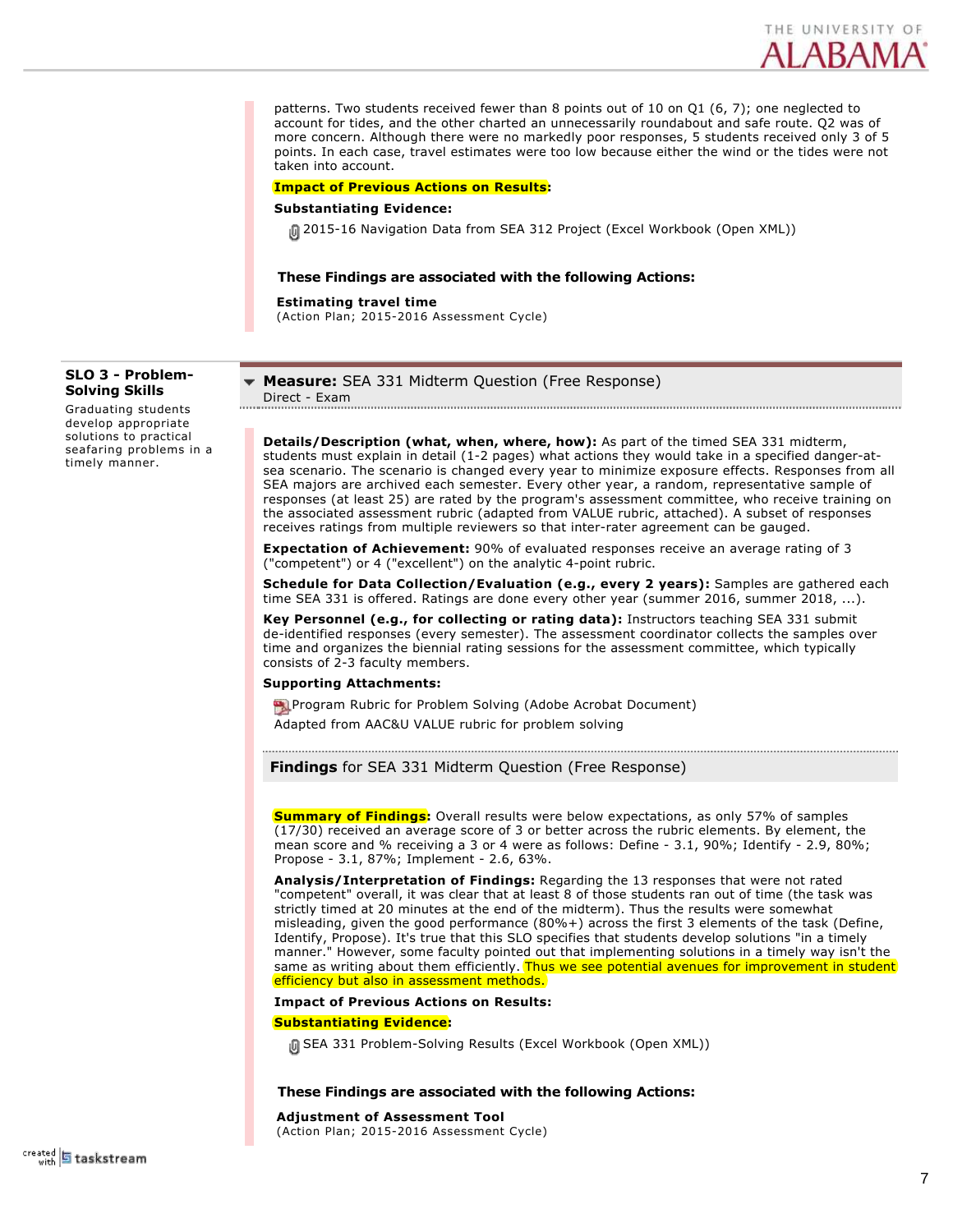

# **Measure:** University Graduation Survey

Indirect - Survey

**Details/Description (what, when, where, how):** The University administers an exit survey to all graduating seniors. OIRA disaggregates and shares the results by major. Question 17 asks students to rate their problem-solving skills on a 5-point scale ranging from Very Weak (1) to Very Strong (5).

**Expectation of Achievement:** 90% of students will rate their problemsolving skills as Strong or Very Strong.

**Schedule for Data Collection/Evaluation (e.g., every 2 years):** Results are disseminated and reviewed by program faculty annually (early Fall).

**Key Personnel (e.g., for collecting or rating data):** The assessment coordinator shares results with faculty at the Fall program assessment meeting.

**Findings** for University Graduation Survey

*No Findings Added*

## **Overall Reflection**

Regarding student learning, we assessed two outcomes this year. Student work was generally good, but issues were noted for both SLO 2 (estimates of nautical travel time) and SLO 3 (students running out of time on the embedded exam question). The former issue can be addressed via reinforcement in the curriculum, while the latter issue may be solved by adjusting the assessment method (time limits). As usual, we compiled assessment results in the summer and generated action plans with departmental faculty at the Fall program assessment meeting.

# **Action Plan**

# **Mission Statement**

The Seafaring BS program is dedicated to quality instruction, research, and scholarship in the field of nautical travel.

We strive to produce graduates with the skills and knowledge to succeed as sailors, teachers, and researchers.

#### **Actions**

# **Seafaring BS SLOs**

# **Outcome**

#### **SLO 2 Navigation Skills** Graduating students accurately chart courses and travel times using traditional navigation techniques (e.g., paper charts). **Action:** Estimating travel time **This Action is associated with the following Findings Findings for SEA 312 Navigation Exercise** (Assessment Plan and Assessment Findings; 2015-2016 Assessment Cycle) **Summary of Findings:** 20 students submitted the 312 project this year (Fall and Spring sections combined). 90% (18) met expectations on Q1 (charted course), which indicated good levels of competency. Only 75% met expectations on Q2 (travel time estimate), warranting further investigation. **Action, Initiative, or Strategy for Improvement (details):** Faculty reviewed this cycle's findings and agreed that students would benefit from additional practice estimating voyage length (travel time), taking into account wind conditions and tides.